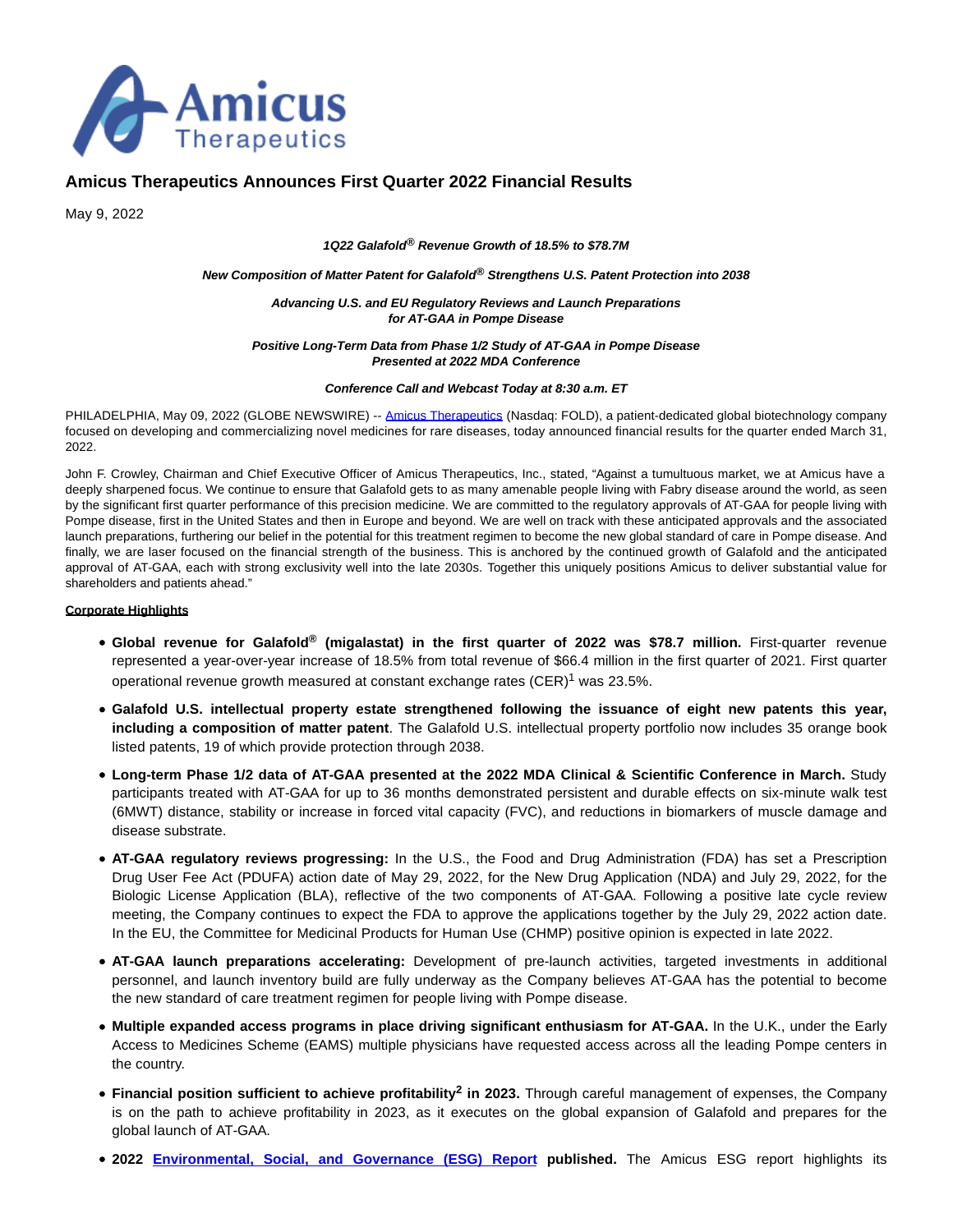dedication to patients alongside the Company's environmental, social, and governance responsibilities.

# **First Quarter 2022 Financial Results**

- Total revenue in the first quarter 2022 was \$78.7 million, a year-over-year increase of 18.5% from total revenue of \$66.4 million in the first quarter of 2021. On a constant currency basis, first quarter 2022 total revenue growth was 23.5%. Reported revenue was offset by a negative currency impact of \$3.3 million, or 5.0%.
- Cash, cash equivalents, and marketable securities totaled \$411.2 million at March 31, 2022, compared to \$482.5 million at December 31, 2021.
- Total GAAP operating expenses of \$146.5 million for the first quarter 2022 increased as compared to \$112.9 million for the first quarter 2021.
- Total non-GAAP operating expenses of \$109.0 million for the first quarter of 2022 increased as compared to \$90.5 million in the first quarter of 2021, reflecting manufacturing costs to support the AT-GAA launch and non-recurring expenses related to the reprioritization of the gene therapy portfolio.<sup>3</sup>
- Net loss was \$85.3 million, or \$0.30 per share, compared to a net loss of \$65.7 million, or \$0.25 per share, for the first quarter 2021.

# **2022 Financial Guidance**

- For the full-year 2022, the Company anticipates total Galafold revenue of \$350 million to \$365 million at constant exchange rates<sup>1</sup>. Double-digit revenue growth between 15 and 20% at CER<sup>1</sup> in 2022 is expected to be driven by continued underlying demand from both switch and naïve patients, geographic expansion, the continued diagnosis of new Fabry patients and commercial execution across all major markets, including the U.S., EU, U.K., and Japan. Applying average April 2022 exchange rates, the negative currency impact on full-year 2022 Galafold reported sales would be approximately 6%.
- Non-GAAP operating expense guidance for the full-year 2022 is \$470 million to \$485 million, driven by continued investment in the global Galafold launch, AT-GAA clinical studies and pre-launch activities, in addition to certain non-recurring costs for manufacturing to support the global launch of AT-GAA and committed obligations for the gene therapy portfolio. In 2023, Amicus expects non-GAAP operating expense levels to come down to a similar level as in 2021.<sup>4</sup>
- Cash, cash equivalents, and marketable securities totaled \$411.2 million at March 31, 2022. Based on current operating models, the Company believes that the current and projected cash flows are sufficient to achieve self-sustainability.

# **Anticipated 2022 Milestones by Program**

# **Galafold (migalastat) Oral Precision Medicine for Fabry Disease**

- Sustain double-digit revenue growth in 2022 of \$350 million to \$365 million at CER
- Continue geographic expansion
- Registry and other Phase 4 studies ongoing

# **AT-GAA for Pompe Disease**

- U.S. Prescription Drug User Fee Act (PDUFA) action date of May 29, 2022 for the NDA and July 29, 2022 for the BLA
- EU Committee for Medicinal Products for Human Use (CHMP) opinion expected in late 2022
- Continue to broaden early access plans in the U.K., Germany, France, Japan, and other countries
- Ongoing supportive studies, including pediatric and extension studies

 $1$  In order to illustrate underlying performance, Amicus discusses its results in terms of constant exchange rate (CER) growth. This represents growth calculated as if the exchange rates had remained unchanged from those used in the comparative period. Full year 2022 Galafold revenue guidance utilizes the average actual exchange rates for 2021

<sup>2</sup> Based on projections of Amicus non-GAAP Net Income under current operating plans, which includes successful AT-GAA regulatory approvals and continued Galafold growth. We define non-GAAP Net Income as GAAP Net Income excluding the impact of share-based compensation expense, changes in fair value of contingent consideration, loss on impairment of assets, depreciation and amortization, acquisition related income (expense), loss on extinguishment of debt, loss on impairment of assets, restructuring charges and income taxes

<sup>3</sup> Full reconciliation of GAAP results to the Company's non-GAAP adjusted measures for all reporting periods appear in the tables to this press release.

4 A reconciliation of the differences between the non-GAAP expectation and the corresponding GAAP measure is not available without unreasonable effort due to high variability, complexity, and low visibility as to the items that would be excluded from the GAAP measure.

#### **Conference Call and Webcast**

Amicus Therapeutics will host a conference call and audio webcast today, May 9, 2022 at 8:30 a.m. ET to discuss the first quarter 2022 financial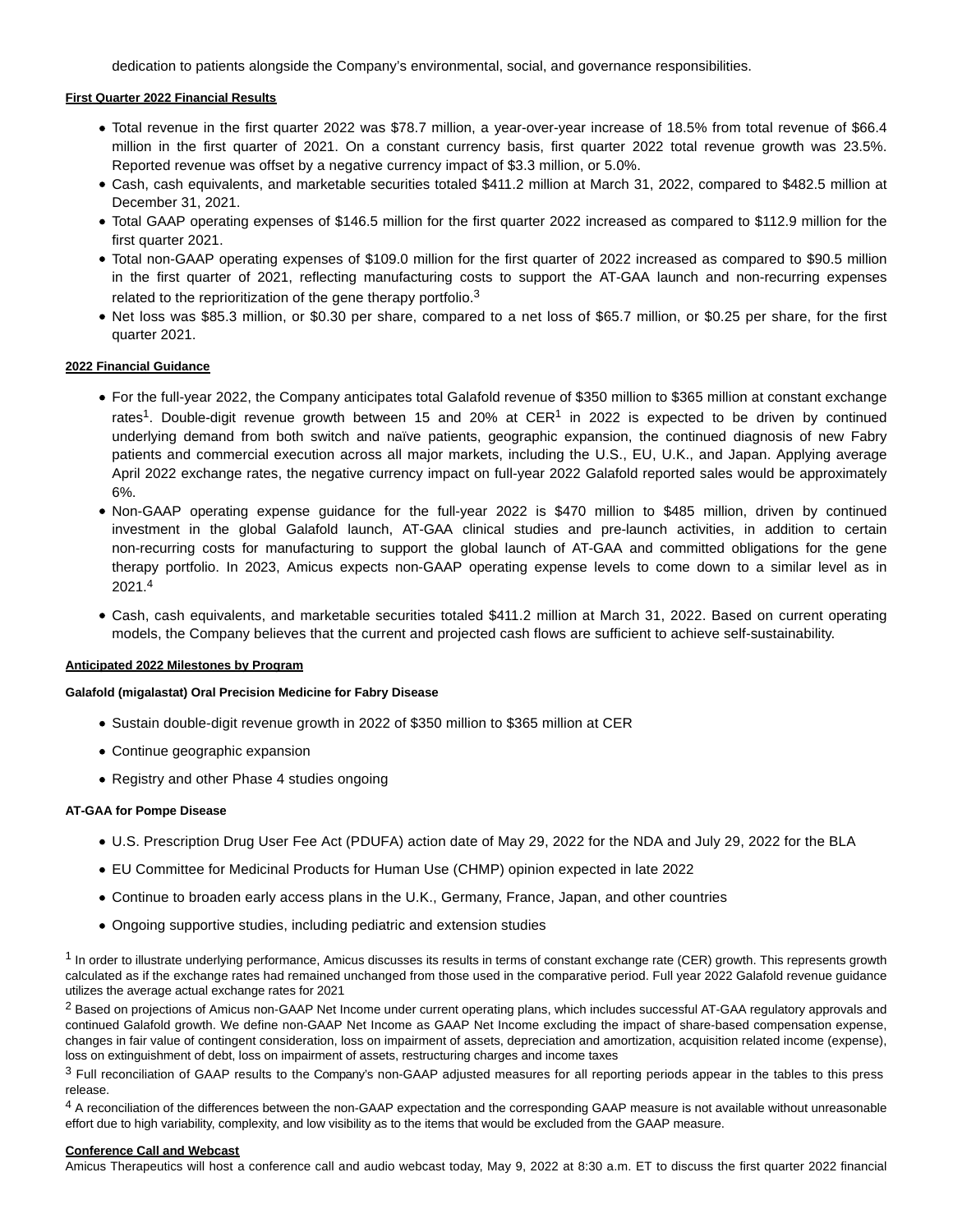results and corporate updates. Interested participants and investors may access the conference call by dialing 877-303-5859 (U.S./Canada) or 678-224-7784 (international), conference ID: 7867383.

A live audio webcast and related presentation materials can also be accessed via the Investors section of the Amicus Therapeutics corporate website at in amicusrx.com. Web participants are encouraged to register on the website 15 minutes prior to the start of the call. A replay of the call will be available for seven days beginning at 11:30 a.m. ET on May 9, 2022. Access numbers for this replay are 855-859-2056 (U.S./Canada) and 404-537-3406 (international); conference ID: 7867383.

# **About Galafold**

Galafold<sup>®</sup> (migalastat) 123 mg capsules is an oral pharmacological chaperone of alpha-Galactosidase A (alpha-Gal A) for the treatment of Fabry disease in adults who have amenable galactosidase alpha gene (GLA) variants. In these patients, Galafold works by stabilizing the body's own dysfunctional enzyme so that it can clear the accumulation of disease substrate. Globally, Amicus Therapeutics estimates that approximately 35 to 50 percent of Fabry patients may have amenable GLA variants, though amenability rates within this range vary by geography. Galafold is approved in over 40 countries around the world, including the U.S., EU, U.K., Japan and others.

# **U.S. INDICATIONS AND USAGE**

Galafold is indicated for the treatment of adults with a confirmed diagnosis of Fabry disease and an amenable galactosidase alpha gene (GLA) variant based on in vitro assay data.

This indication is approved under accelerated approval based on reduction in kidney interstitial capillary cell globotriaosylceramide (KIC GL-3) substrate. Continued approval for this indication may be contingent upon verification and description of clinical benefit in confirmatory trials.

#### **U.S. IMPORTANT SAFETY INFORMATION**

# **ADVERSE REACTIONS**

The most common adverse reactions reported with Galafold (≥10%) were headache, nasopharyngitis, urinary tract infection, nausea and pyrexia.

# **USE IN SPECIFIC POPULATIONS**

There is insufficient clinical data on Galafold use in pregnant women to inform a drug-associated risk for major birth defects and miscarriage. Advise women of the potential risk to a fetus.

It is not known if Galafold is present in human milk. Therefore, the developmental and health benefits of breastfeeding should be considered along with the mother's clinical need for Galafold and any potential adverse effects on the breastfed child from Galafold or from the underlying maternal condition.

Galafold is not recommended for use in patients with severe renal impairment or end-stage renal disease requiring dialysis.

The safety and effectiveness of Galafold have not been established in pediatric patients.

To report Suspected Adverse Reactions, contact Amicus Therapeutics at 1-877-4AMICUS or FDA at 1-800-FDA-1088 o[r www.fda.gov/medwatch.](https://www.globenewswire.com/Tracker?data=5jS8BecejoUGOEI0lZKhYZ97MEDr8O_qXgse5GJ7eGmlAMGMnT7Xv51ecphAOrtgAp_LJtuSaDCwWQfsMjdQOYWb0FL_JadtfSLjqWaU8x3OKp6ZZevTzpgCJuvY7Sr809g6uurCUDU8Qa3PlemZHT-WNfd4kDXEnmacdBCcRo32Shd64E4NTSnW0QjwMlpXoMG2aeh-Btah5Nn1kauhewh4TZej87hPoF-x6UWJz36HAdPl2ES1IlmL_K-sbeB9ylb74n1sN6ZwMnFa4GWS2A==)

For additional information about Galafold, including the full U.S. Prescribing Information, please visi[t https://www.amicusrx.com/pi/Galafold.pdf.](https://www.globenewswire.com/Tracker?data=rMI0XkajQ5_Bkw8FKiNjyw2PlVfTa7C-aYZ0_eJfqZAJmr1lQVQic7UcH4xCZVNdiwX5kA36dIDYgBlLYc1vGw7mX19Ntbiu_pIDDjKB8UnwLeFZw04fImwfs2a09USopCOnPIOxA_4zdTJKFXMzUG699k8i_Rna2D4h-7gssGjEUH45K2JmbPeGKZrGZGzZrsfdPAZ2gQAwGJ7a_8bDconolEmHI2pV1yWXf787S7RdNLGlujX4F_1BCXBE_ypOGLAbkskxkcOA8u-FIndtca-99pSZyktI0tZd1HnLhwWc3G3BOwXABzTfZZjKga6PB3kldVlpaQXF_jumbGNPCCVhIdLobAv-JnlwU6ezmKw=)

# **EU Important Safety Information**

Treatment with Galafold should be initiated and supervised by specialists experienced in the diagnosis and treatment of Fabry disease. Galafold is not recommended for use in patients with a nonamenable mutation.

- Galafold is not intended for concomitant use with enzyme replacement therapy.
- Galafold is not recommended for use in patients with Fabry disease who have severe renal impairment (<30 mL/min/1.73 m2). The safety and efficacy of Galafold in children less than 12 years of age have not yet been established. No data are available.
- No dosage adjustments are required in patients with hepatic impairment or in the elderly population.
- There is very limited experience with the use of this medicine in pregnant women. If you are pregnant, think you may be pregnant, or are planning to have a baby, do not take this medicine until you have checked with your doctor, pharmacist, or nurse.
- While taking Galafold, effective birth control should be used. It is not known whether Galafold is excreted in human milk.
- Contraindications to Galafold include hypersensitivity to the active substance or to any of the excipients listed in the PRESCRIBING INFORMATION.
- Galafold 123 mg capsules are not for children (≥12 years) weighing less than 45 kg.
- It is advised to periodically monitor renal function, echocardiographic parameters and biochemical markers (every 6 months) in patients initiated on Galafold or switched to Galafold.
- OVERDOSE: General medical care is recommended in the case of Galafold overdose.
- The most common adverse reaction reported was headache, which was experienced by approximately 10% of patients who received Galafold. For a complete list of adverse reactions, please review the SUMMARY OF PRODUCT CHARACTERISTICS.
- Call your doctor for medical advice about side effects.

For further important safety information for Galafold, including posology and method of administration, special warnings, drug interactions and adverse drug reactions, please see the European SmPC for Galafold available from the EMA website a[t www.ema.europa.eu.](https://www.globenewswire.com/Tracker?data=H3O0aCsVU0B2M9TpKsoC0GVNmdH0edV-oTqp9FNitKXFYSo4qgSh2ggq9OwzPYcK19gU8nq8KtLitsKuByXg8SrzGLAP5j7HdvJn8HSWT30XhKyorojYt8woWNhiMpejmyVRLP6vlnnGx0JzHrckh0HlmPBMSdJfblxhBim96mt0f_7w-GgaE2mKf-K9_JMRGJ4T0YDbW1vpXT64xTf9yjKD2CnsRdKys4IzC-2_ZfxUdlwA2l4x4cIlOvF_CgBZ8owqZx5T8tpZYJ_xf_JsIXwsJKlJ8BJgxnxJsBHoH3Yg0MFU1sTtsdNzw8_eD7lnsU5L9fYO6P2oZ8airJyZSQ==)

# **About Amicus Therapeutics**

Amicus Therapeutics (Nasdaq: FOLD) is a global, patient-dedicated biotechnology company focused on discovering, developing and delivering novel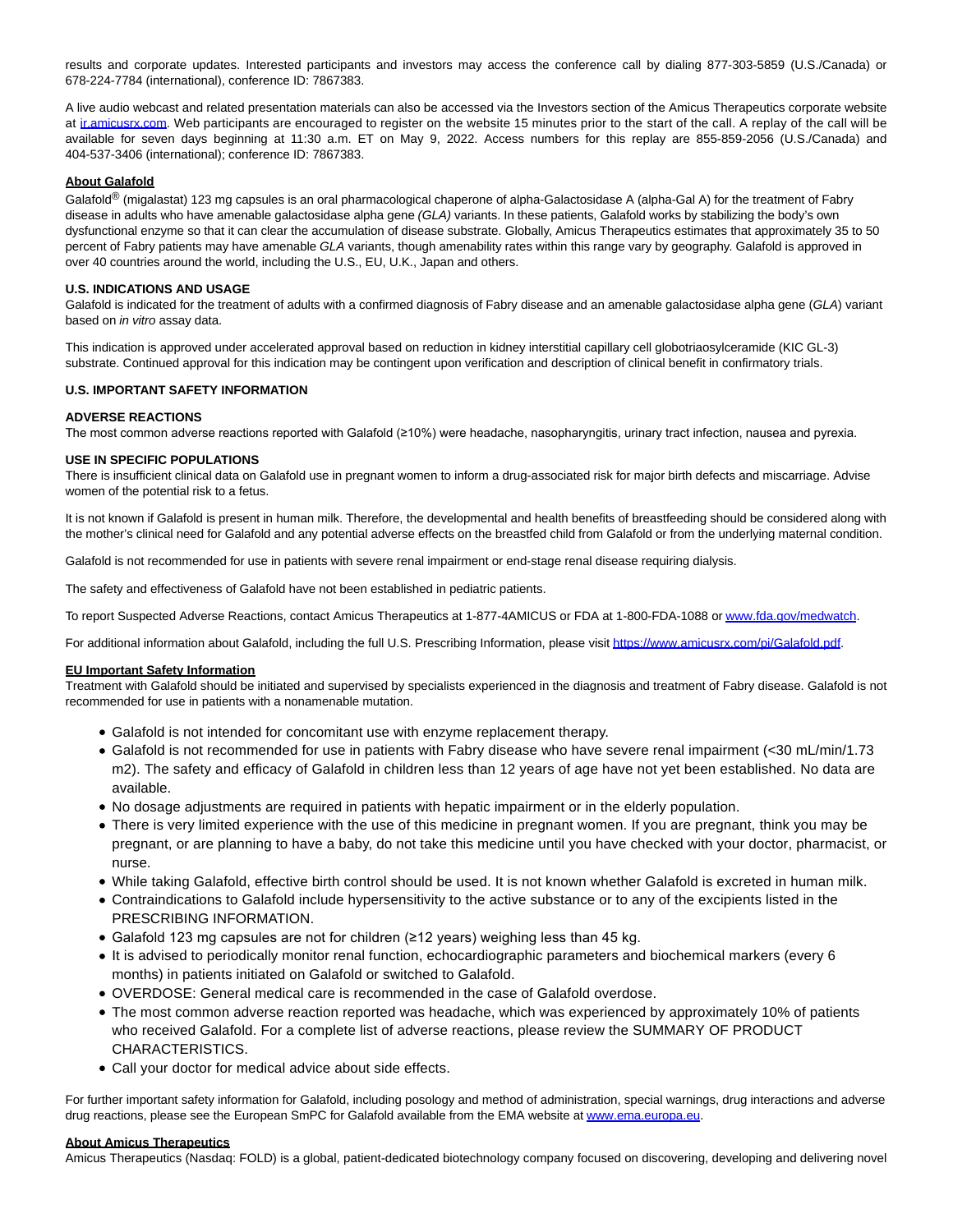high-quality medicines for people living with rare metabolic diseases. With extraordinary patient focus, Amicus Therapeutics is committed to advancing and expanding a robust pipeline of cutting-edge, first- or best-in-class medicines for rare metabolic diseases. For more information please visit the company's website at [www.amicusrx.com,](https://www.globenewswire.com/Tracker?data=nA0oybOd58sjPPYlxwEPPHgHrZTfPAlm26kdVkewkU6w59RMIDOxGvKnTK9sCNDl0T_Iy8AFg_R5ZeQbmBnnTQ==) and follow o[n Twitter a](https://www.globenewswire.com/Tracker?data=L2ZadJwxE4xWP7yyZDmEMyr_ApbiyBfqBopNcrP3veK43PfPrYjsb2DhVPH__zdcvSf_fhjpjeT0u1ja0OH0ww==)n[d LinkedIn.](https://www.globenewswire.com/Tracker?data=F3kNRcFMuLiiFYQx2X-OlBNf9YOtAqlZ7ZO_Pw2_qUVkdnEmpkDZ8Gp8IGJ3iBtooR529T9DvWzPMrU5Zbb7xX0LEtajdbb34yUSIl0HvLJdqEbTfEHxiAS_3VQGI6VG)

#### **Non-GAAP Financial Measures**

In addition to financial information prepared in accordance with U.S. GAAP, this press release also contains adjusted financial measures that we believe provide investors and management with supplemental information relating to operating performance and trends that facilitate comparisons between periods and with respect to projected information. These adjusted financial measures are non-GAAP measures and should be considered in addition to, but not as a substitute for, the information prepared in accordance with U.S. GAAP. We typically exclude certain GAAP items that management does not believe affect our basic operations and that do not meet the GAAP definition of unusual or non-recurring items. Other companies may define these measures in different ways. Full reconciliations of GAAP results to the comparable non-GAAP measures for the reported periods appear in the financial tables section of this press release. When we provide our expectation for non-GAAP operating expenses on a forwardlooking basis, a reconciliation of the differences between the non-GAAP expectation and the corresponding GAAP measure generally is not available without unreasonable effort due to potentially high variability, complexity and low visibility as to the items that would be excluded from the GAAP measure in the relevant future period, such as unusual gains or losses. The variability of the excluded items may have a significant, and potentially unpredictable, impact on our future GAAP results.

#### **Forward-Looking Statements**

This press release contains "forward-looking statements" within the meaning of the Private Securities Litigation Reform Act of 1995 relating to preclinical and clinical development of our product candidates, the timing and reporting of results from preclinical studies and clinical trials, the prospects and timing of the potential regulatory approval of our product candidates, commercialization plans, manufacturing and supply plans, financing plans, and the projected revenues and cash position for the Company. The inclusion of forward-looking statements should not be regarded as a representation by us that any of our plans will be achieved. Any or all of the forward-looking statements in this press release may turn out to be wrong and can be affected by inaccurate assumptions we might make or by known or unknown risks and uncertainties. For example, with respect to statements regarding the goals, progress, timing, and outcomes of discussions with regulatory authorities, and in particular the potential goals, progress, timing, and results of preclinical studies and clinical trials, including as they are impacted by COVID-19 related disruption, are based on current information. The potential impact on operations from the COVID-19 pandemic is inherently unknown and cannot be predicted with confidence and may cause actual results and performance to differ materially from the statements in this release, including without limitation, because of the impact on general political and economic conditions, including as a result of efforts by governmental authorities to mitigate COVID-19, such as travel bans, shelter in place orders and third-party business closures and resource allocations, manufacturing and supply chain disruptions and limitations on patient access to commercial or clinical product. In addition to the impact of the COVID-19 pandemic, actual results may differ materially from those set forth in this release due to the risks and uncertainties inherent in our business, including, without limitation: the potential that results of clinical or preclinical studies indicate that the product candidates are unsafe or ineffective; the potential that it may be difficult to enroll patients in our clinical trials; the potential that regulatory authorities, including the FDA, EMA, and PMDA, may not grant or may delay approval for our product candidates; the potential that we may not be successful in commercializing Galafold in Europe, Japan, the US and other geographies or our other product candidates if and when approved; the potential that preclinical and clinical studies could be delayed because we identify serious side effects or other safety issues; the potential that we may not be able to manufacture or supply sufficient clinical or commercial products; and the potential that we will need additional funding to complete all of our studies and manufacturing. Further, the results of earlier preclinical studies and/or clinical trials may not be predictive of future results. Statements regarding corporate financial guidance and financial goals and the attainment of such goals. With respect to statements regarding projections of the Company's revenue and cash position, actual results may differ based on market factors and the Company's ability to execute its operational and budget plans. In addition, all forward-looking statements are subject to other risks detailed in our Annual Report on Form 10-K for the year ended December 31, 2021 and Form 10-Q for the quarter ended March 31, 2022, to be filed today. You are cautioned not to place undue reliance on these forward-looking statements, which speak only as of the date hereof. All forward-looking statements are qualified in their entirety by this cautionary statement, and we undertake no obligation to revise or update this news release to reflect events or circumstances after the date hereof.

### **CONTACTS:**

#### **Investors:**

Amicus Therapeutics Andrew Faughnan Executive Director, Investor Relations [afaughnan@amicusrx.com](https://www.globenewswire.com/Tracker?data=MHQ0qT76qS5zJ7sbfNAEtCHw_Rmp-5kXDFQ843mwrrCpjoF41K6foJ4Ov__jIwl5BePxbfkw7jHXp_weLkpmGhTBbzW-ZY47-2QqRYpFT3g=) (609) 662-3809

**Media:** Amicus Therapeutics Diana Moore Head of Global Corporate Communications [dmoore@amicusrx.com](https://www.globenewswire.com/Tracker?data=x6hP23ZG4fHAmvDY_v0sYu5eACLMAjqqV8aHFQJvqJRtE0FKoZQ4zP8lSg5DhIWaYpCmnR_qHKa1k5RYz1DsNmPSnYPrd8Q1PzsMu5G-GRI=) (609) 662-5079

FOLD-G

**TABLE 1**

**Amicus Therapeutics, Inc. Consolidated Statements of Operations (Unaudited) (in thousands, except share and per share amounts)**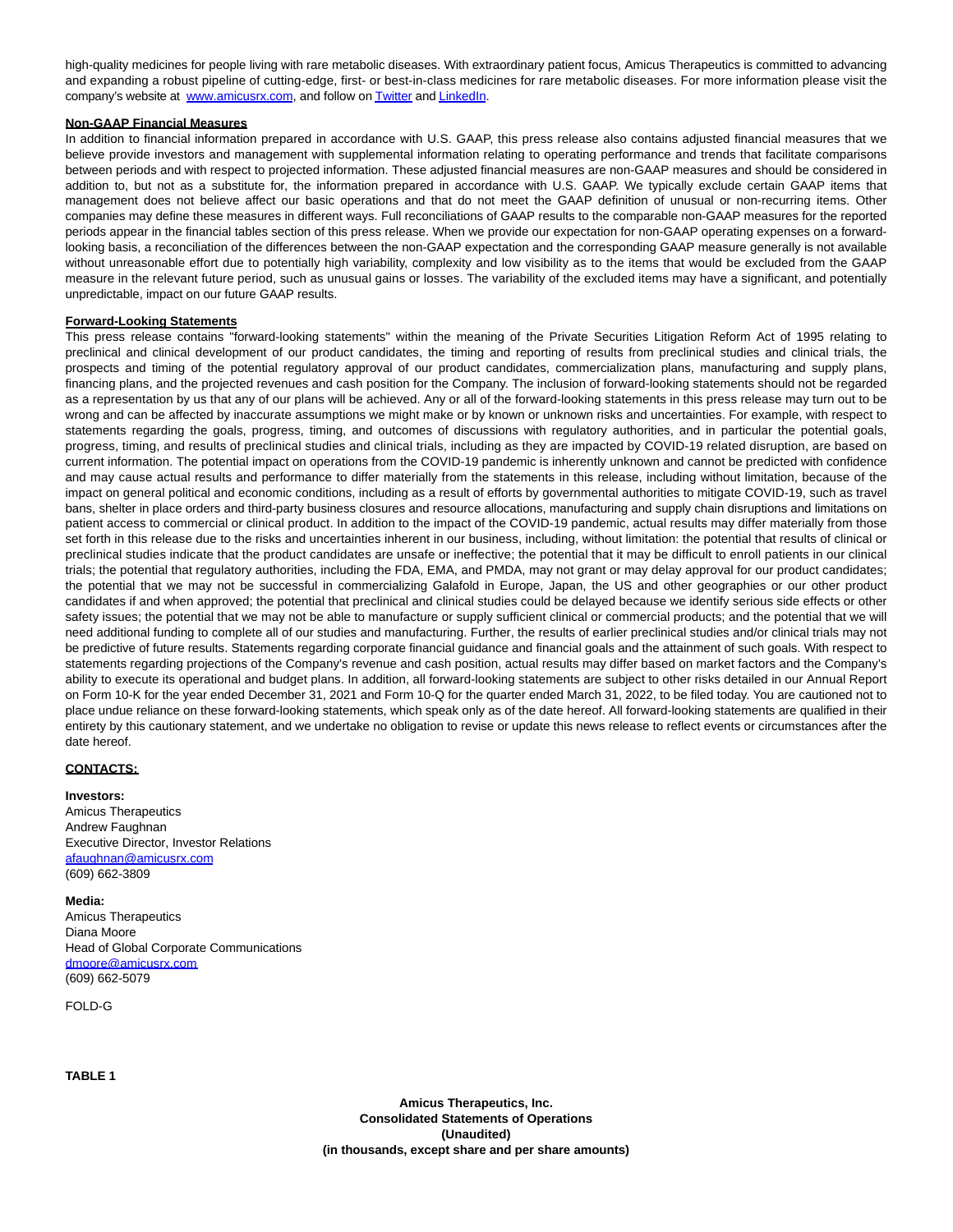|                                                                                   | Three Months Ended March 31, |             |      |             |
|-----------------------------------------------------------------------------------|------------------------------|-------------|------|-------------|
|                                                                                   | 2022                         |             | 2021 |             |
| Net product sales                                                                 | \$                           | 78,715      | \$   | 66,402      |
| Cost of goods sold                                                                |                              | 7,582       |      | 6,539       |
| Gross profit                                                                      |                              | 71,133      |      | 59,863      |
| Operating expenses:                                                               |                              |             |      |             |
| Research and development                                                          |                              | 81,517      |      | 64,117      |
| Selling, general, and administrative                                              |                              | 58,116      |      | 46,726      |
| Changes in fair value of contingent consideration payable                         |                              | (1, 188)    |      | 471         |
| Loss on impairment of assets                                                      |                              | 6,616       |      |             |
| Depreciation and amortization                                                     |                              | 1,411       |      | 1,604       |
| Total operating expenses                                                          |                              | 146,472     |      | 112,918     |
| Loss from operations                                                              |                              | (75, 339)   |      | (53,055)    |
| Other (expense) income:                                                           |                              |             |      |             |
| Interest income                                                                   |                              | 133         |      | 165         |
| Interest expense                                                                  |                              | (8, 147)    |      | (7,992)     |
| Other expense                                                                     |                              | 1,902       |      | (3,200)     |
| Loss before income tax                                                            |                              | (81, 451)   |      | (64,082)    |
| Income tax expense                                                                |                              | (3,809)     |      | (1,582)     |
| Net loss attributable to common stockholders                                      | \$                           | (85, 260)   |      | (65, 664)   |
| Net loss attributable to common stockholders per common share — basic and diluted | \$                           | (0.30)      | \$   | (0.25)      |
| Weighted-average common shares outstanding — basic and diluted                    |                              | 288,481,741 |      | 264,369,317 |

**TABLE 2**

#### **Amicus Therapeutics, Inc. Consolidated Balance Sheets (Unaudited) (in thousands, except share and per share amounts)**

|                                                                                                                                         | March 31,<br>2022  |         |       | December 31,<br>2021 |         |
|-----------------------------------------------------------------------------------------------------------------------------------------|--------------------|---------|-------|----------------------|---------|
| <b>Assets</b>                                                                                                                           |                    |         |       |                      |         |
| Current assets:                                                                                                                         |                    |         |       |                      |         |
| Cash and cash equivalents                                                                                                               | \$                 | 233,317 |       | \$                   | 245,197 |
| Investments in marketable securities                                                                                                    |                    | 177,878 |       |                      | 237,299 |
| Accounts receivable                                                                                                                     |                    | 52,421  |       |                      | 52,672  |
| Inventories                                                                                                                             |                    | 24,324  |       |                      | 26,818  |
| Prepaid expenses and other current assets                                                                                               |                    | 30,960  |       |                      | 34,848  |
| Total current assets                                                                                                                    |                    | 518,900 |       |                      | 596,834 |
| Operating lease right-of-use assets, net                                                                                                |                    | 27,509  |       |                      | 20,586  |
| Property and equipment, less accumulated depreciation of \$20,966 and \$19,882 at March 31, 2022<br>and December 31, 2021, respectively |                    | 34,544  |       |                      | 42,496  |
| In-process research & development                                                                                                       |                    | 23,000  |       |                      | 23,000  |
| Goodwill                                                                                                                                |                    | 197,797 |       |                      | 197,797 |
| Other non-current assets                                                                                                                |                    | 25,188  |       |                      | 24,427  |
| <b>Total Assets</b>                                                                                                                     | S                  | 826,938 |       | \$                   | 905,140 |
| <b>Liabilities and Stockholders' Equity</b>                                                                                             |                    |         |       |                      |         |
| <b>Current liabilities:</b>                                                                                                             |                    |         |       |                      |         |
| Accounts payable                                                                                                                        | \$                 | 22,914  | \$    |                      | 21,513  |
| Accrued expenses and other current liabilities                                                                                          |                    | 80,379  |       |                      | 98,153  |
| Contingent consideration payable                                                                                                        |                    | 19,151  |       |                      | 18,900  |
| Operating lease liabilities                                                                                                             |                    | 7,255   |       |                      | 7,409   |
| <b>Total current liabilities</b>                                                                                                        |                    | 129,699 |       | 145,975              |         |
| Deferred reimbursements                                                                                                                 | 5,906              |         | 5,906 |                      |         |
| Long-term debt                                                                                                                          | 389,994<br>389,357 |         |       |                      |         |
| Deferred income taxes                                                                                                                   |                    | 4,930   | 4,930 |                      |         |
| Operating lease liabilities                                                                                                             | 50,457<br>43,363   |         |       |                      |         |
| Other non-current liabilities                                                                                                           |                    | 7,335   |       |                      | 8,240   |
| <b>Total liabilities</b>                                                                                                                |                    | 588,321 |       |                      | 597,771 |